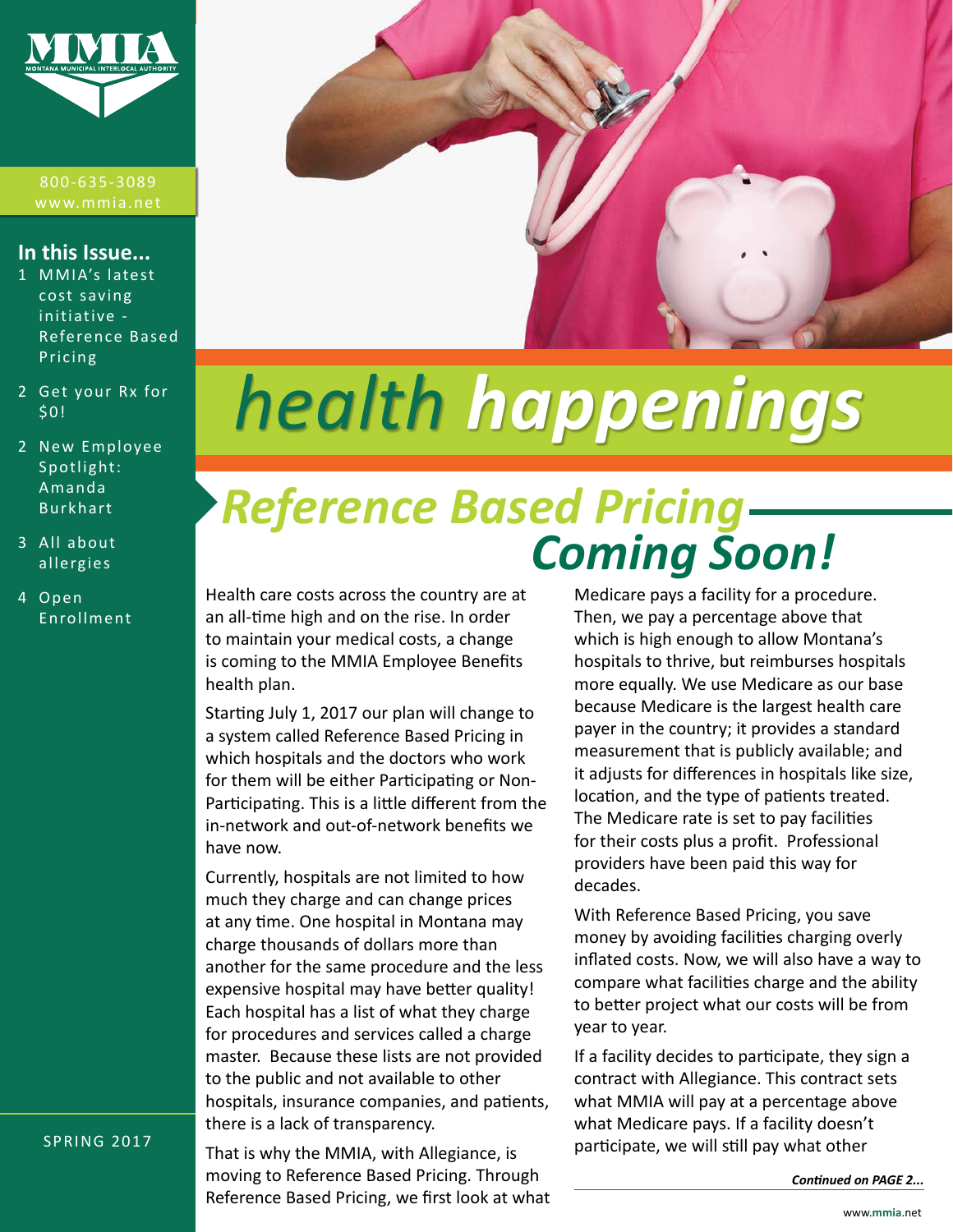### <span id="page-1-0"></span>Are you taking one of the following medications?

Advair Asacol HD Crestor **Eliquis** 

Epipen Estrogel Latuda Pataday Restasis

Spiriva

Ventolin Veramyst Vesicare Vytorin

Xarelto Zetia

#### Do you want to find out how to obtain it for FREE?

These medications and many more can be mail ordered to you at no cost. For a complete list of qualifying medications or to enroll visit [www.mmiascripts.com.](http://www.mmiascripts.com)

or

*Contact an MMIA Scripts representative today at 1-866-488-7874* . **■**

# **MMIAScripts**



## **New Employee Spotlight: Amanda Burkhart**

#### Member Relations Strategist

Amanda Burkhart is a fourth generation Montanan. She grew up in Bozeman, attended high school in Anaconda and graduated with a BA in Journalism from the University of Montana. Amanda began her career as a television news producer. She and her husband then spent a year and a half teaching English in Seoul, South Korea. Upon returning to Montana, Amanda worked as Communications and Marketing Manager for the United Way of the Lewis and Clark Area. Next, she took a position as the Communications Manager for the Health Care & Benefits Division of the State of Montana where she learned the ins and outs of self-funded plans.



Amanda is excited to continue serving her home state in her new role as Member Relations Strategist with MMIA.

In her free time, Amanda loves to cook and bake, spend time outdoors and hang out with her husband, toddler Evey, and springer spaniel. **■**

#### **Reference Based Pricing (cont'd)**

comparable hospitals in Montana are accepting, but they may balance bill you, the participant, for more money.

Your MMIA Employee Benefits program and Allegiance hope to have all Montana medical facilities signed as Participating Providers by July 1st. However, this process involves many one-on-one meetings with the hospitals so it may take some time. If you don't see your local hospital listed as a Participating Provider today, check back. Keep in mind Montana hospitals have already agreed to these prices for the State of Montana Employee Health Plan. The MMIA is simply asking for the same fair deal given to other public employees. This change will keep our healthcare costs low, predictable, and to keep your rates reasonable.

This model will only affect your facility (services performed at a hospital) bills and claims and those providers who bill as part of a facility. It will be very important to check the listing of Participating vs. Non-Participating providers by visiting [www.askallegiance.com](http://www.askallegiance.com) or calling Allegiance customer service at (800) 877-1122 after July 1st. There will be no change to your professional provider bills and claims outside of a facility as they have already been charging and billing by this methodology for years.

For questions on emergency situations, if your provider is Non-Participating and much more **visit our website at [www.mmia.net](http://www.mmia.net) for the most up-to-date information on our new Reference Based Pricing initiative**. **■**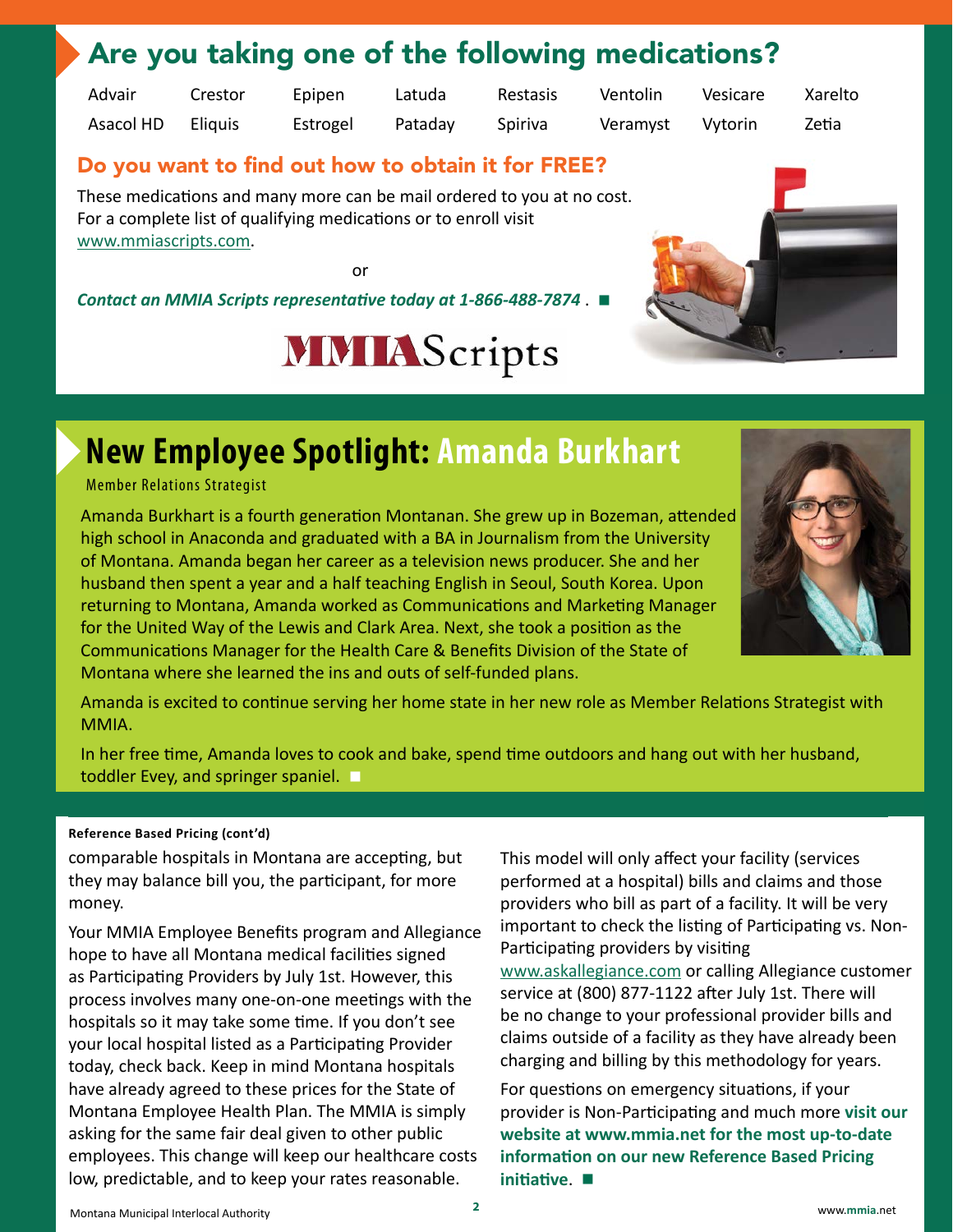# *All about Allergies: More than 50 million Americans have allergies*



Allergies occur when your immune system reacts

to a foreign substance, such as pollen, bee venom, pet dander or food, that doesn't cause a reaction in most people. Antibodies are a substance that is produced by your immune system that protects your body from unwanted invaders that could cause infection. An allergic reaction can result in symptoms such as itchy eyes and skin, sneezing, nasal congestion, wheezing, and/or rash. The severity of allergies varies from person to person and can range from minor symptoms to anaphylaxis, which is a life threatening emergency. There are many types of allergies that an individual may experience.

### Types of Allergies

*Food Allergy –* According to the ACAAI, American College of Allergy, Asthma and Immunology, food allergies are estimated to effect 4-6% of children and 4% of adults. Food allergies are most commonly found in young children and babies, but can ultimately appear at any age. It is even possible for someone to develop an allergy to a food that they have consumed for years. While any food has the potential to cause an allergic reaction there are eight types of foods that account for about 90% of all food related reactions. These foods are eggs, milk, peanuts, tree nuts, fish, shellfish, wheat and soy.

*Dust Allergy –*Those individuals that experience dust allergies will find themselves sneezing or at times having difficulty breathing. These people often suffer most when they are within their own home or other people's homes. Symptoms tend to worsen immediately after one vacuums, sweeps or dusts. This is due to the stirring of the dust particles while cleaning, which makes them easier to inhale. Dust allergies can be triggered by dust mites, cockroaches, mold, pollen and pet hair or feathers.

*Insect Sting Allergy –*There are five types of insects that will cause an allergic reaction when their venom is injected into the skin. These include: honeybees, hornets, wasps, yellow jackets and fire ants. Insect stings can cause pain, redness, swelling, itching, hives and life-threatening reactions known as anaphylaxis. Allergic reactions to an insect sting can occur even after one

has had many normal reactions to stings, and at any age. Each year in the United States, there are at least 40 deaths due to insect sting reactions.

*Pet Allergies –* When individuals find themselves sneezing, itching, coughing or even experiencing hives around animals, this is known as a pet allergy. The best way to avoid these allergic reactions is to limit the exposure to such a pet, use nasal spray and antihistamines to help relieve the symptoms and even consider getting allergy shots.

*Drug Allergies –* If you experience a rash, hives or difficulty breathing while taking a medication, you may have a drug allergy. People known to have drug allergies can experience systems regardless of the form the medicine comes in. You may not experience the symptoms of the allergies the first time you take it, but can the second time, once the body produces antibodies.

*Latex Allergies –* Allergic reactions to latex can at times be serious, but will rarely be fatal. Latex allergies develop after many previous situations of exposure to latex, such as with a rubber balloon or medical/ dental gloves. Direct contact with latex is not needed to experience an allergic reaction. Inhaling latex proteins, such as the powder from latex gloves, has been known to cause asthmatic reactions.

#### Treatment/Medication

Generally speaking, there is not a cure for allergies, but there are a variety of medications, over-thecounter and prescription, that can help reduce allergy symptoms.

#### *Over-the-Counter*

- Oral antihistamines (Allegra, Benadryl, Claritin, Zyrtec)
- Nasal Sprays (Flonase, Nasacort, Rhinocort)
- Eye Drops (Zaditor, Visine)

#### *Prescription*

- Antihistamine nasal sprays (Dymista, Qnasl, Omnaris)
- Opthalmic antihistamines (Patanol, Pataday, Azelastine, Naphazoline)
- Epinephrine (Epipen autoinjector)

Sometimes the easiest way to treat an allergy is to avoid the allergen altogether. The treatment of your allergy depends on the severity of the symptoms. Talk to your doctor to find out the best treatment options for you. **■**